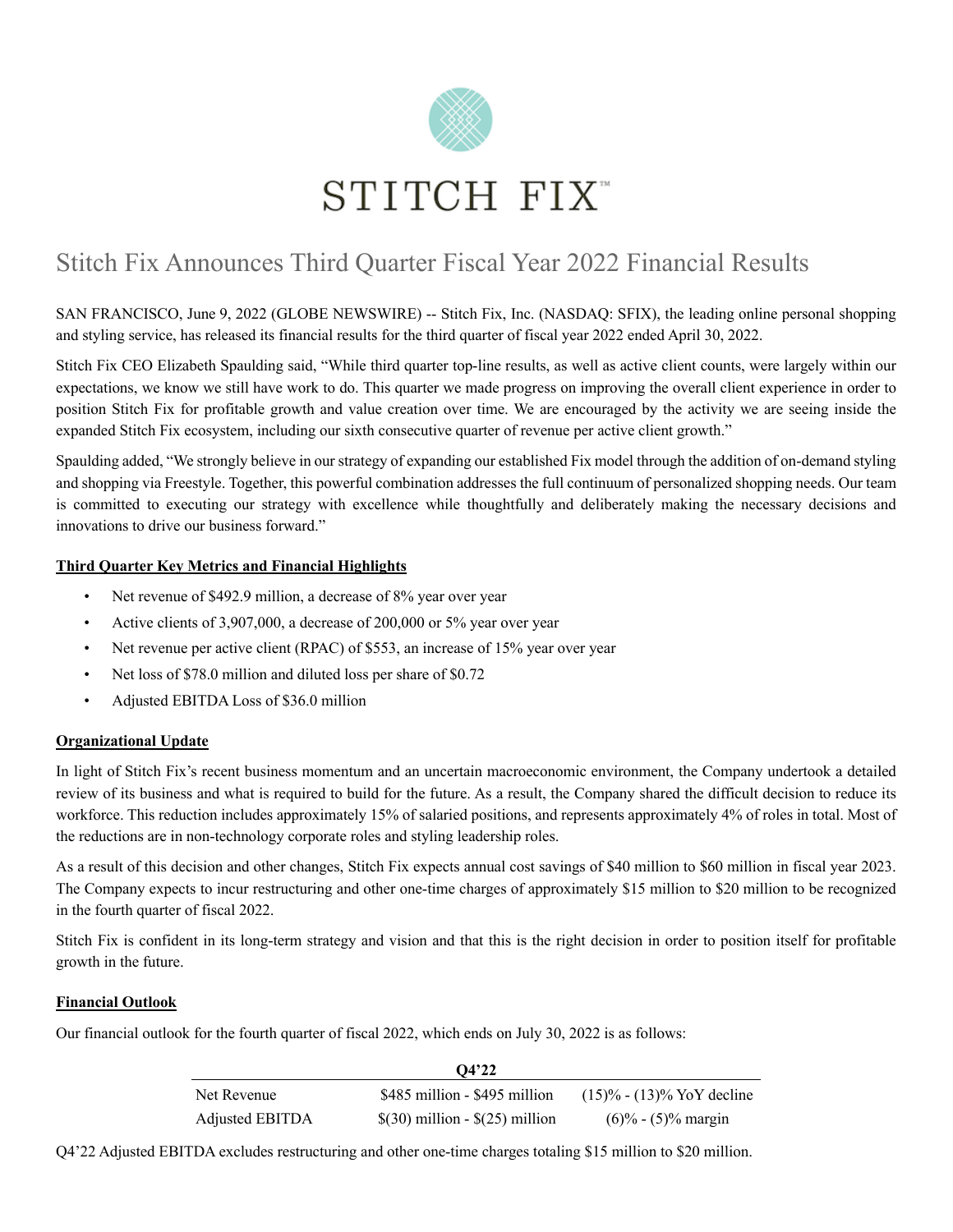Stitch Fix has not reconciled its Adjusted EBITDA outlook to GAAP Net income (loss) because it does not provide an outlook for GAAP Net income (loss) due to the uncertainty and potential variability of other expense, net, provision (benefit) from income taxes, and stockbased compensation expense, which are reconciling items between Adjusted EBITDA and GAAP Net income (loss). Because Stitch Fix cannot reasonably predict such items, a reconciliation of the non-GAAP financial measure outlook to the corresponding GAAP measure is not available without unreasonable effort. We caution, however, that such items could have a significant impact on the calculation of GAAP Net income (loss). For more information regarding the non-GAAP financial measures discussed in this release, please see "Non-GAAP Financial Measures" below.

### **Conference Call and Webcast Information**

Elizabeth Spaulding, Chief Executive Officer of Stitch Fix, and Dan Jedda, Chief Financial Officer of Stitch Fix, will host a conference call at 2:00 p.m. Pacific Time today to discuss the Company's financial results and outlook. A live webcast will be accessible on Stitch Fix's investor relations website at investors.stitchfix.com. Interested parties can also access the call by dialing 800-458-4121 in the U.S. or 323-794-2093 internationally, and entering conference code 1238966.

A telephonic replay will be available through Thursday, June 16, 2022, at 888-203-1112 or 719-457-0820, passcode 1238966. An archive of the webcast conference call will be available shortly after the call ends at https://investors.stitchfix.com.

### **About Stitch Fix, Inc.**

Stitch Fix is the world's leading online personalized shopping and styling experience. Our unique business model combines the human touch of expert stylists with the precision of advanced data science. Since our founding in 2011, we've served as a trusted style partner to millions of people, helping adults and kids get dressed every day feeling like their best selves. The Stitch Fix team is building a transformative and inclusive ecommerce model, an ecosystem of shopping experiences based on convenience and guided discovery that makes it radically simple and delightful for customers to discover and buy what they love. For more, visit https://www.stitchfix.com.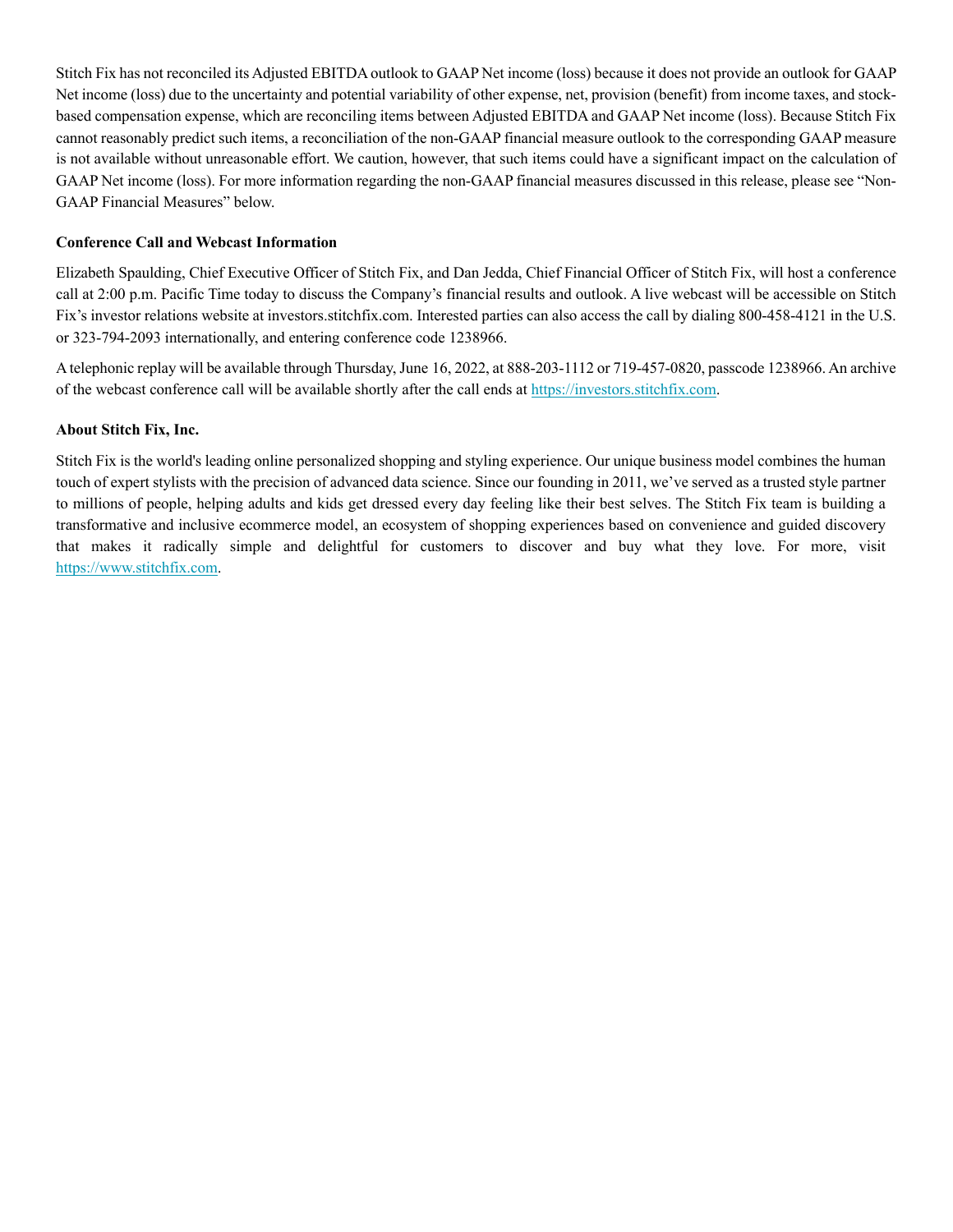#### **Forward-Looking Statements**

This press release, the related conference call and webcast contain forward-looking statements within the meaning of the federal securities laws. All statements other than statements of historical fact could be deemed forward looking, including but not limited to statements regarding our expectations for future financial performance, including our profitability and long-term targets; guidance on financial results and active clients for the fourth quarter and full fiscal year of 2022; that we are taking the right steps to become the global leader in personalized styling and shopping; that Freestyle will open up a much larger market opportunity with a total addressable market that is two to three times greater than our Fix-only business; that updates to our core recommendation algorithm will lead to significant improvements to client outcomes; that directing stitchfix.com traffic to a Fix onboarding path will drive traffic into our ecosystem and reignite new customer conversion; that Personalized Search will drive engagement for clients once inside our ecosystem; that our restructuring initiatives will result in an estimated fiscal year 2023 annual expense savings as expected and will allow us to be more efficient and deliver profitable growth over time; that we will continue to invest strategically in technology and product; that our buying team will be able to proactively get ahead of any delays that may occur due to global supply chain challenges; or ability to overcome our current challenges; that we are taking the right steps for the future of the business; and our advertising and marketing plans. These statements involve substantial risks and uncertainties, including risks and uncertainties related to the ongoing COVID-19 pandemic; risks and uncertainties related to the current macroeconomic environment; our ability to generate sufficient net revenue to offset our costs; the growth of our market and consumer behavior; our ability to acquire, engage, and retain clients; our ability to provide offerings and services that achieve market acceptance; our data science and technology, stylists, operations, marketing initiatives, and other key strategic areas; risks related to our inventory; risks related to our supply chain, sourcing of materials and shipping of merchandise; risks related to international operations; and other risks described in the filings we make with the SEC. Further information on these and other factors that could cause our financial results, performance, and achievements to differ materially from any results, performance, or achievements anticipated, expressed, or implied by these forward-looking statements is included in filings we make with the SEC from time to time, including in the section titled "Risk Factors" in our Quarterly Report on Form 10-Q for the fiscal quarter ended April 30, 2022. These documents are available on the SEC Filings section of the Investor Relations section of our website at: https://investors.stitchfix.com. We undertake no obligation to update any forward-looking statements made in this press release to reflect events or circumstances after the date of this press release or to reflect new information or the occurrence of unanticipated events, except as required by law. The achievement or success of the matters covered by such forward-looking statements involves known and unknown risks, uncertainties, and assumptions. If any such risks or uncertainties materialize or if any of the assumptions prove incorrect, our results could differ materially from the results expressed or implied by the forward-looking statements we make. You should not rely upon forward-looking statements as predictions of future events. Forward-looking statements represent our management's beliefs and assumptions only as of the date such statements are made.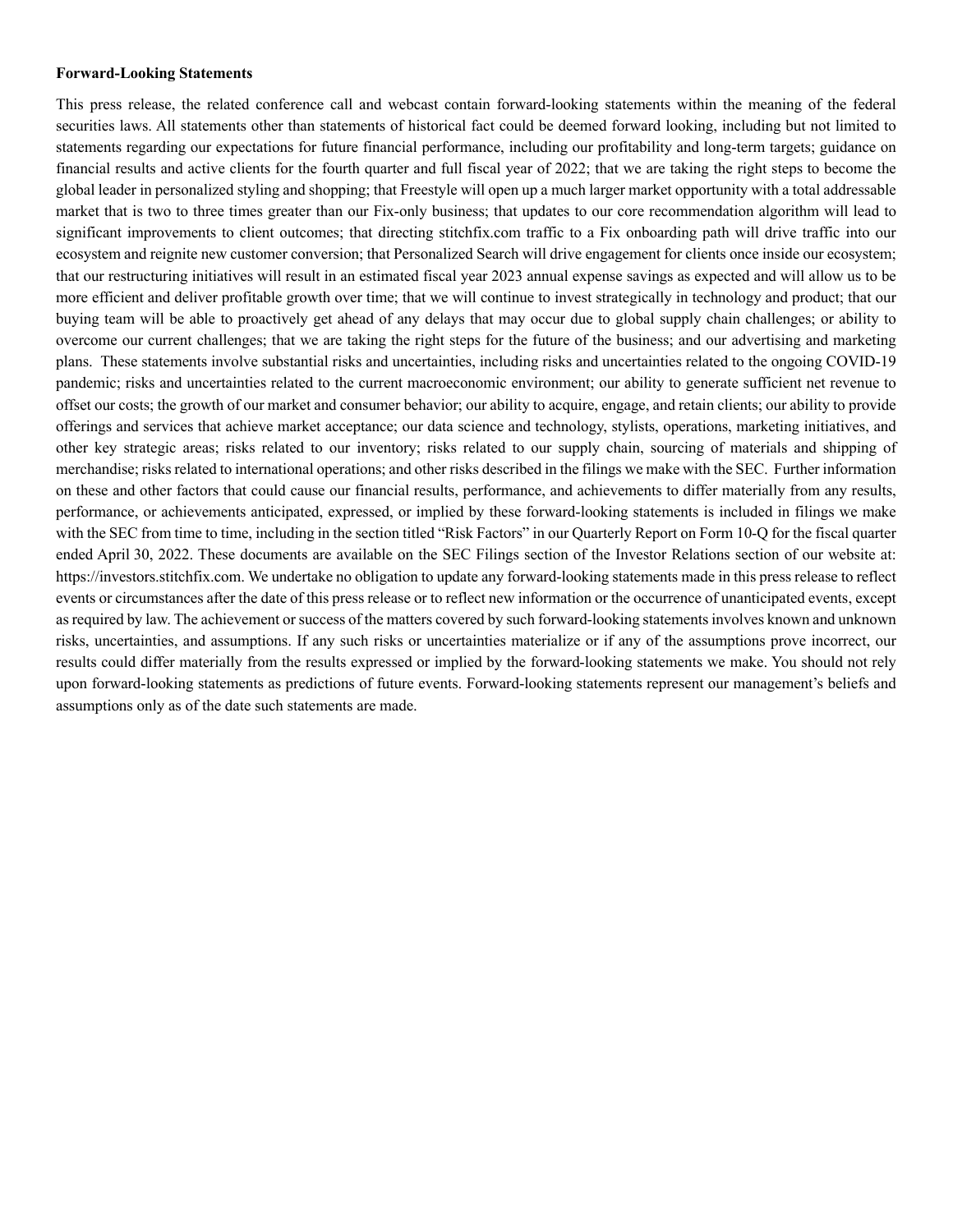### **Stitch Fix, Inc. Condensed Consolidated Balance Sheets (Unaudited)**

(In thousands, except share and per share amounts)

|                                                     | April 30, 2022             | <b>July 31, 2021</b>          |
|-----------------------------------------------------|----------------------------|-------------------------------|
| <b>Assets</b>                                       |                            |                               |
| Current assets:                                     |                            |                               |
| Cash and cash equivalents                           | $\mathbf S$<br>137,721     | $\mathbf{\hat{s}}$<br>129,785 |
| Short-term investments                              | 97,029                     | 101,546                       |
| Inventory, net                                      | 213,004                    | 212,294                       |
| Prepaid expenses and other current assets           | 58,504                     | 50,512                        |
| Income tax receivable                               | 27,561                     | 27,667                        |
| Total current assets                                | 533,819                    | 521,804                       |
| Long-term investments                               | 48,019                     | 59,035                        |
| Income tax receivable, net of current portion       | 26,091                     | 27,054                        |
| Property and equipment, net                         | 104,923                    | 86,959                        |
| Operating lease right-of-use assets                 | 142,847                    | 118,565                       |
| Other long-term assets                              | 7,947                      | 5,732                         |
| Total assets                                        | \$<br>863,646              | 819,149<br>$\mathbb{S}$       |
| <b>Liabilities and Stockholders' Equity</b>         |                            |                               |
| Current liabilities:                                |                            |                               |
| Accounts payable                                    | \$<br>145,604              | $\mathcal{S}$<br>73,499       |
| Operating lease liabilities                         | 27,333                     | 25,702                        |
| Accrued liabilities                                 | 112,985                    | 99,028                        |
| Gift card liability                                 | 11,093                     | 9,903                         |
| Deferred revenue                                    | 17,208                     | 18,154                        |
| Other current liabilities                           | 2,764                      | 2,027                         |
| Total current liabilities                           | 316,987                    | 228,313                       |
| Operating lease liabilities, net of current portion | 148,695                    | 121,623                       |
| Other long-term liabilities                         | 8,458                      | 8,364                         |
| <b>Total liabilities</b>                            | 474,140                    | 358,300                       |
| Stockholders' equity:                               |                            |                               |
| Class A common stock, \$0.00002 par value           | $\mathbf{1}$               | 1                             |
| Class B common stock, \$0.00002 par value           | $\mathbf{1}$               | $\mathbf{1}$                  |
| Additional paid-in capital                          | 492,320                    | 416,755                       |
| Accumulated other comprehensive (loss) income       | (2,676)                    | 3,411                         |
| (Accumulated deficit) Retained earnings             | (70,098)                   | 40,681                        |
| Treasury stock at cost                              | (30,042)                   |                               |
| Total stockholders' equity                          | 389,506                    | 460,849                       |
| Total liabilities and stockholders' equity          | $\mathbb{S}$<br>863,646 \$ | 819,149                       |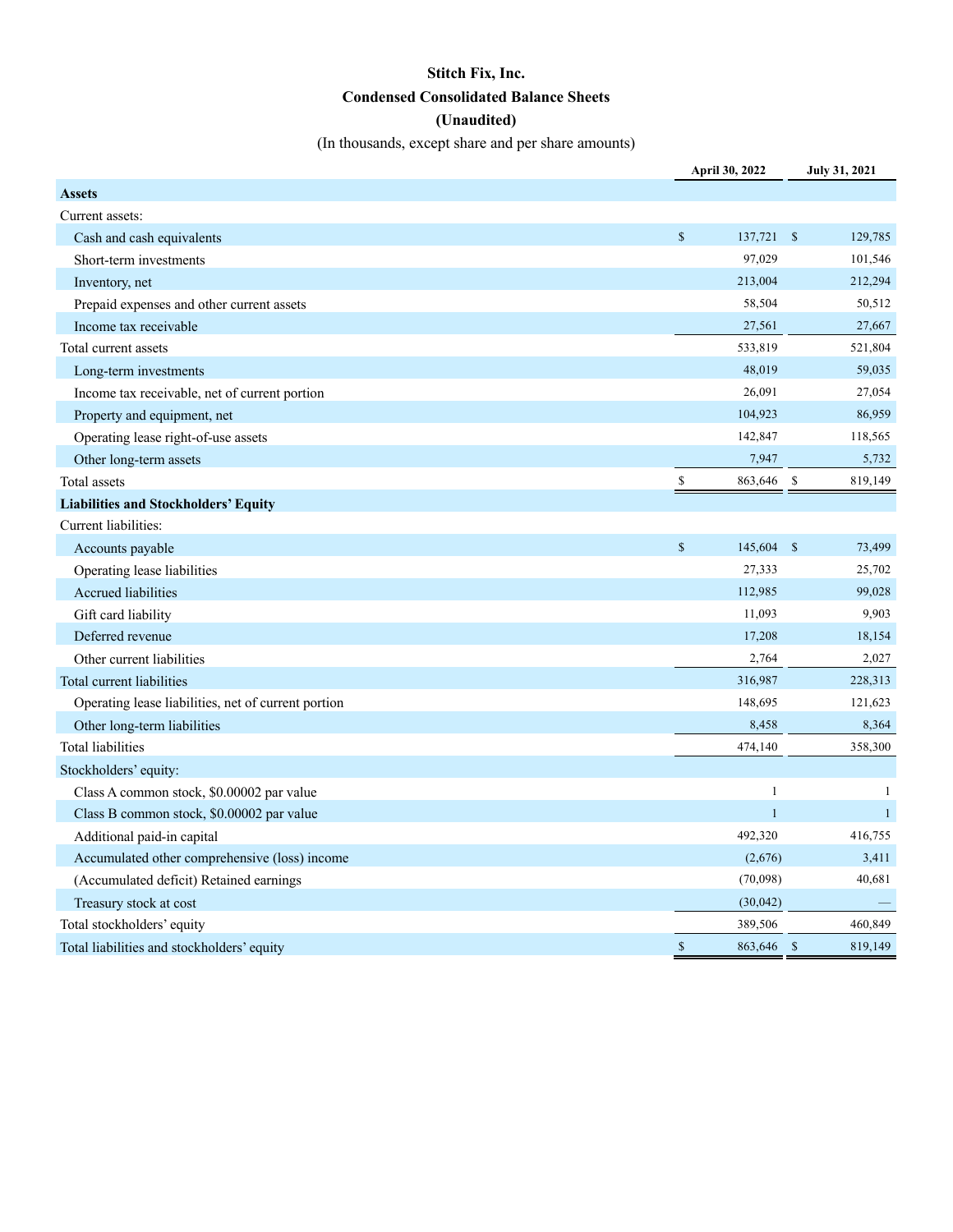### **Stitch Fix, Inc. Condensed Consolidated Statements of Operations and Comprehensive Loss**

**(Unaudited)** 

(In thousands, except share and per share amounts)

|                                                                                                | <b>For the Three Months Ended</b> |                |               | For the Nine Months Ended |                |                |               |             |
|------------------------------------------------------------------------------------------------|-----------------------------------|----------------|---------------|---------------------------|----------------|----------------|---------------|-------------|
|                                                                                                |                                   | April 30, 2022 | May 1, 2021   |                           | April 30, 2022 |                | May 1, 2021   |             |
| Revenue, net                                                                                   | $\mathbf S$                       | 492,941        | $\mathbf{\$}$ | 535,589                   | $\mathbf{s}$   | 1,590,909      | $\mathcal{S}$ | 1,530,099   |
| Cost of goods sold                                                                             |                                   | 282,851        |               | 289,199                   |                | 875,098        |               | 847,915     |
| Gross profit                                                                                   |                                   | 210,090        |               | 246,390                   |                | 715,811        |               | 682,184     |
| Selling, general, and administrative expenses                                                  |                                   | 286,970        |               | 270,609                   |                | 825,239        |               | 766,287     |
| Operating loss                                                                                 |                                   | (76, 880)      |               | (24,219)                  |                | (109, 428)     |               | (84, 103)   |
| Interest income                                                                                |                                   | 194            |               | 444                       |                | 699            |               | 2,247       |
| Other income (expense), net                                                                    |                                   | (942)          |               | 395                       |                | (1,096)        |               | 83          |
| Loss before income taxes                                                                       |                                   | (77, 628)      |               | (23, 380)                 |                | (109, 825)     |               | (81,773)    |
| Provision (benefit) for income taxes                                                           |                                   | 412            |               | (4, 534)                  |                | 954            |               | (51, 429)   |
| Net loss                                                                                       | \$                                | $(78,040)$ \$  |               | $(18, 846)$ \$            |                | $(110,779)$ \$ |               | (30, 344)   |
| Other comprehensive income (loss):                                                             |                                   |                |               |                           |                |                |               |             |
| Change in unrealized gain (loss) on available-for-sale securities, net<br>of tax               |                                   | (1,283)        |               | (299)                     |                | (2,252)        |               | (1,350)     |
| Foreign currency translation                                                                   |                                   | (2, 384)       |               | 307                       |                | (3,835)        |               | 1,898       |
| Total other comprehensive income (loss), net of tax                                            |                                   | (3,667)        |               | 8                         |                | (6,087)        |               | 548         |
| Comprehensive loss                                                                             | $\mathbb{S}$                      | $(81,707)$ \$  |               | $(18,838)$ \$             |                | $(116,866)$ \$ |               | (29,796)    |
| Net loss attributable to common stockholders:                                                  |                                   |                |               |                           |                |                |               |             |
| <b>Basic</b>                                                                                   | \$                                | $(78,040)$ \$  |               | $(18, 846)$ \$            |                | $(110,779)$ \$ |               | (30, 344)   |
| Diluted                                                                                        | \$                                | $(78,040)$ \$  |               | $(18, 846)$ \$            |                | $(110,779)$ \$ |               | (30, 344)   |
| Loss per share attributable to common stockholders:                                            |                                   |                |               |                           |                |                |               |             |
| Basic                                                                                          | \$                                | $(0.72)$ \$    |               | $(0.18)$ \$               |                | $(1.02)$ \$    |               | (0.29)      |
| Diluted                                                                                        | $\mathbf S$                       | $(0.72)$ \$    |               | $(0.18)$ \$               |                | $(1.02)$ \$    |               | (0.29)      |
| Weighted-average shares used to compute loss per share attributable to<br>common stockholders: |                                   |                |               |                           |                |                |               |             |
| <b>Basic</b>                                                                                   |                                   | 108,759,202    |               | 106,696,220               |                | 108,771,065    |               | 105,457,907 |
| Diluted                                                                                        |                                   | 108,759,202    |               | 106,696,220               |                | 108,771,065    |               | 105,457,907 |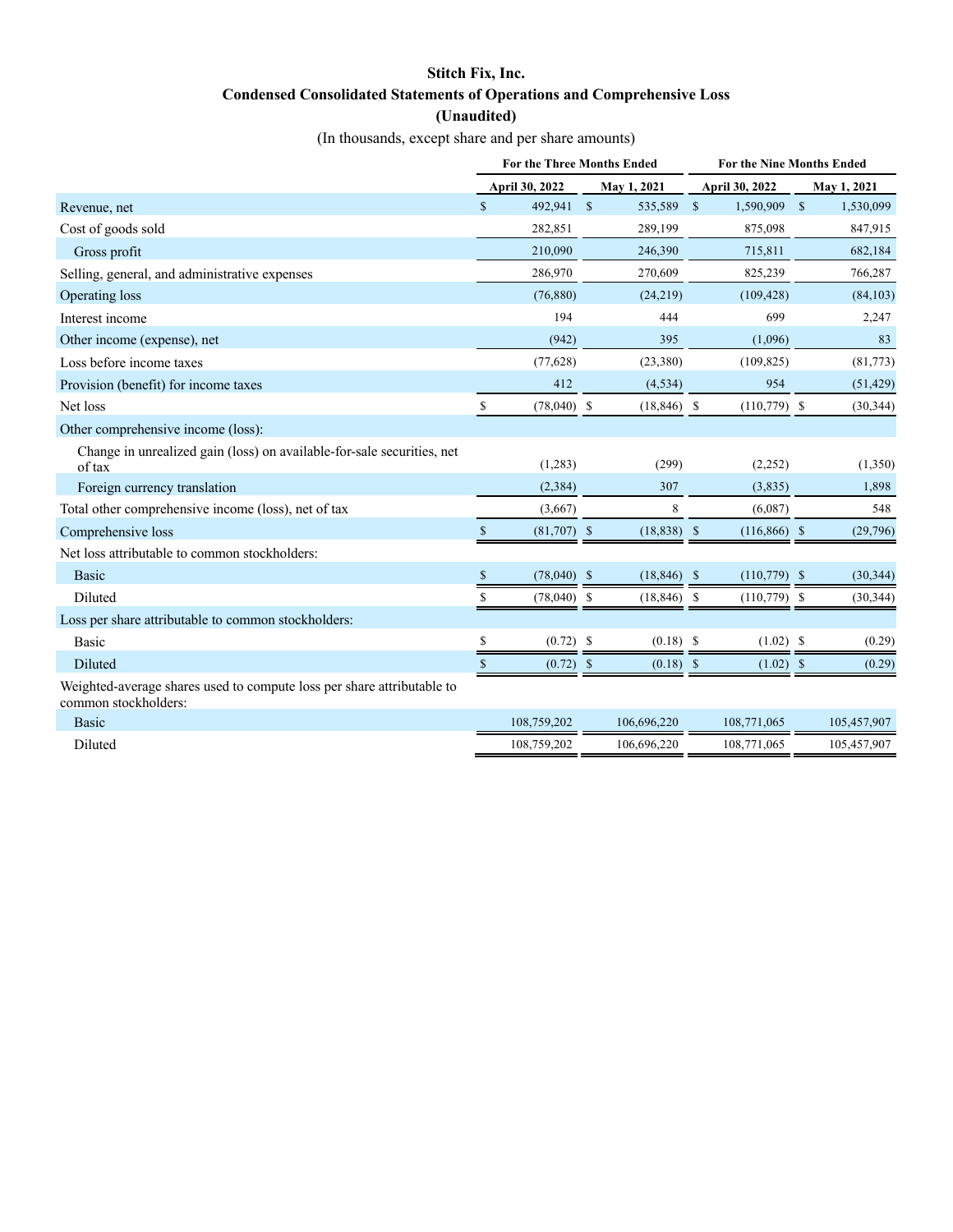### **Stitch Fix, Inc. Condensed Consolidated Statements of Cash Flow (Unaudited)** (In thousands)

|                                                                                          | For the Nine Months Ended |                |               |             |  |  |
|------------------------------------------------------------------------------------------|---------------------------|----------------|---------------|-------------|--|--|
|                                                                                          |                           | April 30, 2022 |               | May 1, 2021 |  |  |
| <b>Cash Flows from Operating Activities</b>                                              |                           |                |               |             |  |  |
| Net loss                                                                                 | \$                        | $(110,779)$ \$ |               | (30, 344)   |  |  |
| Adjustments to reconcile net loss to net cash provided by operating activities:          |                           |                |               |             |  |  |
| Change in inventory reserves                                                             |                           | 2,301          |               | 6,422       |  |  |
| Stock-based compensation expense                                                         |                           | 96,305         |               | 73,486      |  |  |
| Depreciation, amortization, and accretion                                                |                           | 27,185         |               | 21,933      |  |  |
| Other                                                                                    |                           | 52             |               | (1, 863)    |  |  |
| Change in operating assets and liabilities:                                              |                           |                |               |             |  |  |
| Inventory                                                                                |                           | (3,922)        |               | (96,981)    |  |  |
| Prepaid expenses and other assets                                                        |                           | (11,386)       |               | (14,800)    |  |  |
| Income tax receivables                                                                   |                           | 1,069          |               | (36,949)    |  |  |
| Operating lease right-of-use assets and liabilities                                      |                           | 4,492          |               | (1,256)     |  |  |
| Accounts payable                                                                         |                           | 72,966         |               | (3,482)     |  |  |
| Accrued liabilities                                                                      |                           | 15,058         |               | 40,914      |  |  |
| Deferred revenue                                                                         |                           | (916)          |               | 6,913       |  |  |
| Gift card liability                                                                      |                           | 1,190          |               | 2,018       |  |  |
| Other liabilities                                                                        |                           | 840            |               | (1,073)     |  |  |
| Net cash provided by (used in) operating activities                                      |                           | 94,455         |               | (35,062)    |  |  |
| <b>Cash Flows from Investing Activities</b>                                              |                           |                |               |             |  |  |
| Purchases of property and equipment                                                      |                           | (38,681)       |               | (23,690)    |  |  |
| Purchases of securities available-for-sale                                               |                           | (92, 453)      |               | (148,999)   |  |  |
| Sales of securities available-for-sale                                                   |                           | 5,812          |               | 73,863      |  |  |
| Maturities of securities available-for-sale                                              |                           | 98,308         |               | 132,999     |  |  |
| Net cash provided by (used in) investing activities                                      |                           | (27, 014)      |               | 34,173      |  |  |
| <b>Cash Flows from Financing Activities</b>                                              |                           |                |               |             |  |  |
| Proceeds from the exercise of stock options, net                                         |                           | 1,513          |               | 22,741      |  |  |
| Payments for tax withholdings related to vesting of restricted stock units               |                           | (27, 915)      |               | (42,030)    |  |  |
| Repurchase of common stock                                                               |                           | (30,042)       |               |             |  |  |
| Net cash used in financing activities                                                    |                           | (56, 444)      |               | (19, 289)   |  |  |
| Net increase (decrease) in cash and cash equivalents                                     |                           | 10,997         |               | (20, 178)   |  |  |
| Effect of exchange rate changes on cash                                                  |                           | (3,061)        |               | 1,460       |  |  |
| Cash and cash equivalents at beginning of period                                         |                           | 129,785        |               | 143,455     |  |  |
| Cash and cash equivalents at end of period                                               | $\mathbb S$               | 137,721 \$     |               | 124,737     |  |  |
| <b>Supplemental Disclosure</b>                                                           |                           |                |               |             |  |  |
| Cash paid for income taxes                                                               | \$                        | 558            | - \$          | 232         |  |  |
| <b>Supplemental Disclosure of Non-Cash Investing and Financing Activities:</b>           |                           |                |               |             |  |  |
| Purchases of property and equipment included in accounts payable and accrued liabilities | \$                        | 3,011          | - S           | 6,391       |  |  |
| Capitalized stock-based compensation                                                     | \$                        | 5,662          | $\mathcal{S}$ | 3,944       |  |  |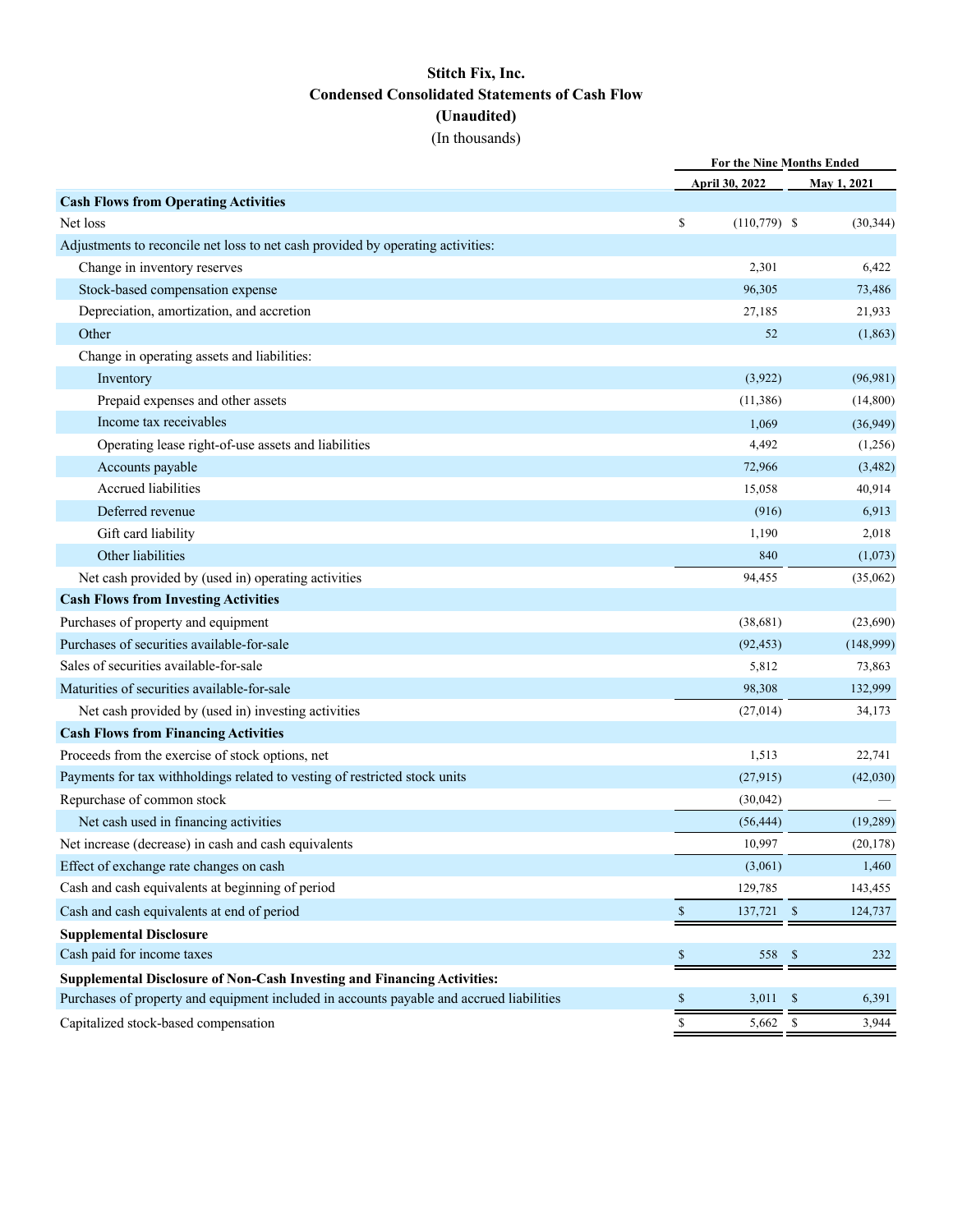### **Non-GAAP Financial Measures**

We report our financial results in accordance with generally accepted accounting principles in the United States ("GAAP"). However, management believes that certain non-GAAP financial measures provide users of our financial information with additional useful information in evaluating our performance. We believe that adjusted EBITDA is frequently used by investors and securities analysts in their evaluations of companies, and that this supplemental measure facilitates comparisons between companies. We believe free cash flow is an important metric because it represents a measure of how much cash from operations we have available for discretionary and non-discretionary items after the deduction of capital expenditures. These non-GAAP financial measures may be different than similarly titled measures used by other companies.

Our non-GAAP financial measures should not be considered in isolation from, or as substitutes for, financial information prepared in accordance with GAAP. There are several limitations related to the use of our non-GAAP financial measures as compared to the closest comparable GAAP measures. Some of these limitations include:

- adjusted EBITDA excludes interest income and other expense, net, as these items are not components of our core business;
- adjusted EBITDA does not reflect our tax provision (benefit), which may increase or decrease cash available to us;
- adjusted EBITDA excludes the recurring, non-cash expenses of depreciation and amortization of property and equipment and, although these are non-cash expenses, the assets being depreciated and amortized may have to be replaced in the future;
- adjusted EBITDA excludes the non-cash expense of stock-based compensation, which has been, and will continue to be for the foreseeable future, an important part of how we attract and retain our employees and a significant recurring expense in our business; and
- free cash flow does not represent the total residual cash flow available for discretionary purposes and does not reflect our future contractual commitments.

### *Adjusted EBITDA*

We define adjusted EBITDA as net income (loss) excluding interest income, other expense, net, provision (benefit) for income taxes, depreciation and amortization, and stock-based compensation expense. The following table presents a reconciliation of net income (loss), the most comparable GAAP financial measure, to adjusted EBITDA for each of the periods presented:

|                                      |                       | <b>For the Three Months Ended</b> | <b>For the Nine Months Ended</b> |             |  |  |
|--------------------------------------|-----------------------|-----------------------------------|----------------------------------|-------------|--|--|
| (in thousands)                       | <b>April 30, 2022</b> | May 1, 2021                       | <b>April 30, 2022</b>            | May 1, 2021 |  |  |
| Net loss                             | \$                    | $(18, 846)$ \$<br>$(78,040)$ \$   | $(110,779)$ \$                   | (30, 344)   |  |  |
| Add (deduct):                        |                       |                                   |                                  |             |  |  |
| Interest income                      |                       | (194)<br>(444)                    | (699)                            | (2,247)     |  |  |
| Other expense, net                   |                       | 942<br>(395)                      | 1,096                            | (83)        |  |  |
| Provision (benefit) for income taxes |                       | 412<br>(4,534)                    | 954                              | (51, 429)   |  |  |
| Depreciation and amortization        | 9.266                 | 7.049                             | 25,445                           | 20,172      |  |  |
| Stock-based compensation expense     | 31,592                | 28,802                            | 96,305                           | 73,486      |  |  |
| <b>Adjusted EBITDA</b>               |                       | $11,632$ \$<br>$(36, 022)$ \$     | 12.322                           | 9,555       |  |  |